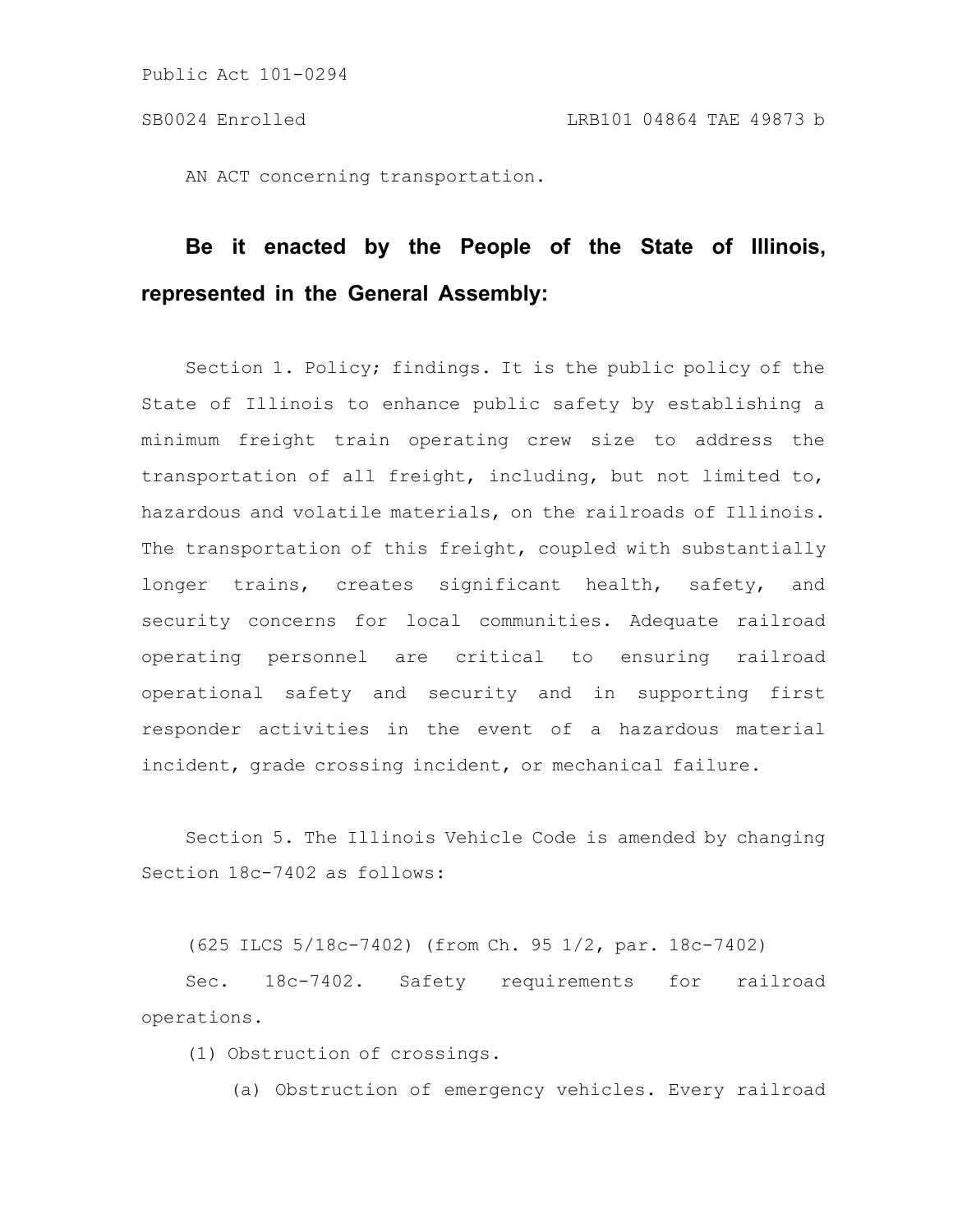## SB0024 Enrolled LRB101 04864 TAE 49873 b

shall be operated in such a manner as to minimize obstruction of emergency vehicles at crossings. Where such obstruction occurs and the train crew is aware of the obstruction, the train crew shall immediately take any action, consistent with safe operating procedure, necessary to remove the obstruction. In the Chicago and St. Louis switching districts, every railroad dispatcher or other person responsible for the movement of railroad equipment in a specific area who receives notification that railroad equipment is obstructing the movement of an emergency vehicle at any crossing within such area shall immediately notify the train crew through use of existing communication facilities. Upon notification, the train crew shall take immediate action in accordance with this paragraph.

(b) Obstruction of highway at grade crossing prohibited. It is unlawful for a rail carrier to permit any train, railroad car or engine to obstruct public travel at a railroad-highway grade crossing for a period in excess of 10 minutes, except where such train or railroad car is continuously moving or cannot be moved by reason of circumstances over which the rail carrier has no reasonable control.

In a county with a population of greater than 1,000,000, as determined by the most recent federal census, during the hours of 7:00 a.m. through 9:00 a.m. and 4:00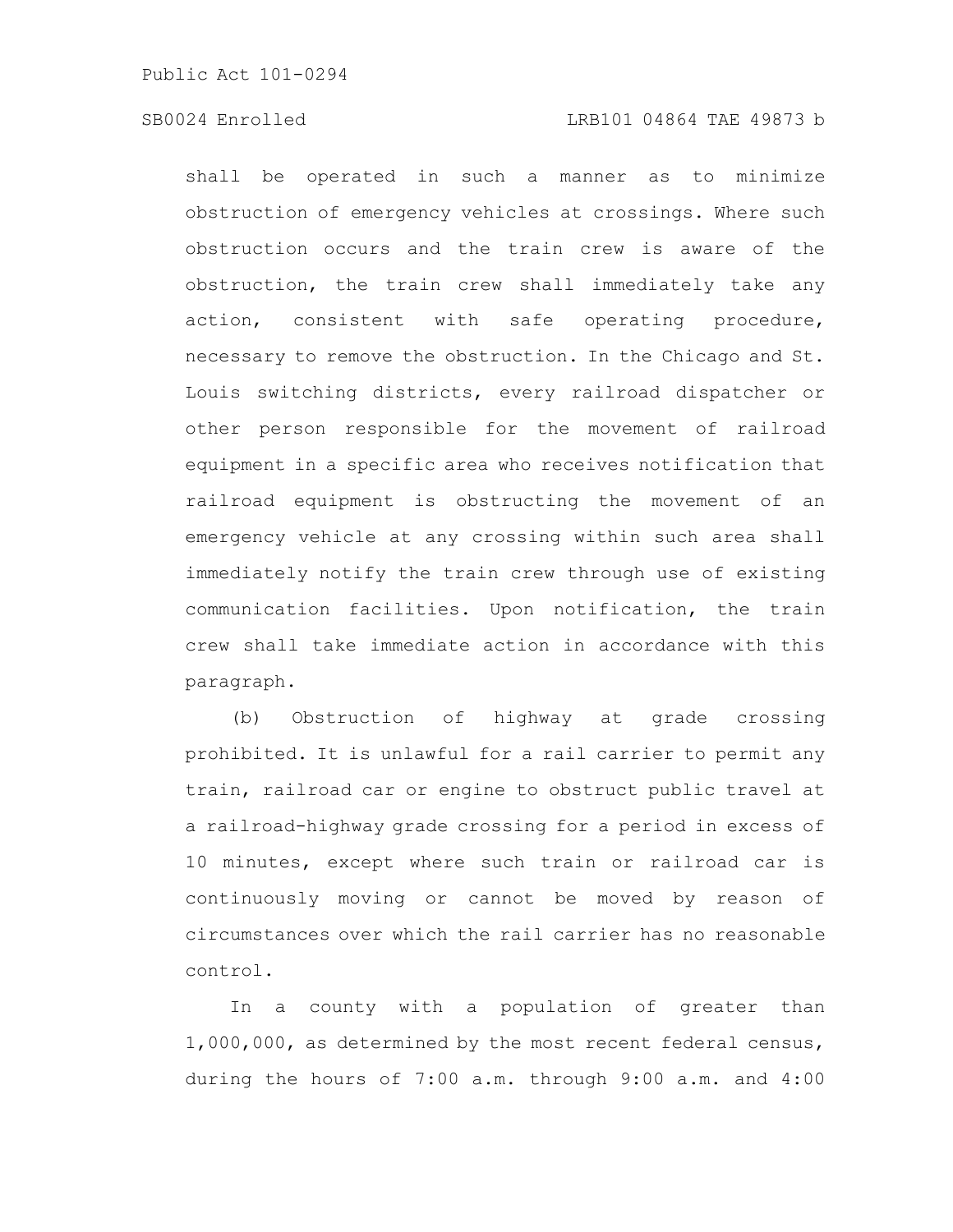Public Act 101-0294

## SB0024 Enrolled LRB101 04864 TAE 49873 b

p.m. through 6:00 p.m. it is unlawful for a rail carrier to permit any single train or railroad car to obstruct public travel at a railroad-highway grade crossing in excess of a total of 10 minutes during a 30 minute period, except where the train or railroad car cannot be moved by reason or circumstances over which the rail carrier has no reasonable control. Under no circumstances will a moving train be stopped for the purposes of issuing a citation related to this Section.

However, no employee acting under the rules or orders of the rail carrier or its supervisory personnel may be prosecuted for a violation of this subsection (b).

(c) Punishment for obstruction of grade crossing. Any rail carrier violating paragraph (b) of this subsection shall be guilty of a petty offense and fined not less than \$200 nor more than \$500 if the duration of the obstruction is in excess of 10 minutes but no longer than 15 minutes. If the duration of the obstruction exceeds 15 minutes the violation shall be a business offense and the following fines shall be imposed: if the duration of the obstruction is in excess of 15 minutes but no longer than 20 minutes, the fine shall be \$500; if the duration of the obstruction is in excess of 20 minutes but no longer than 25 minutes, the fine shall be \$700; if the duration of the obstruction is in excess of 25 minutes, but no longer than 30 minutes, the fine shall be \$900; if the duration of the obstruction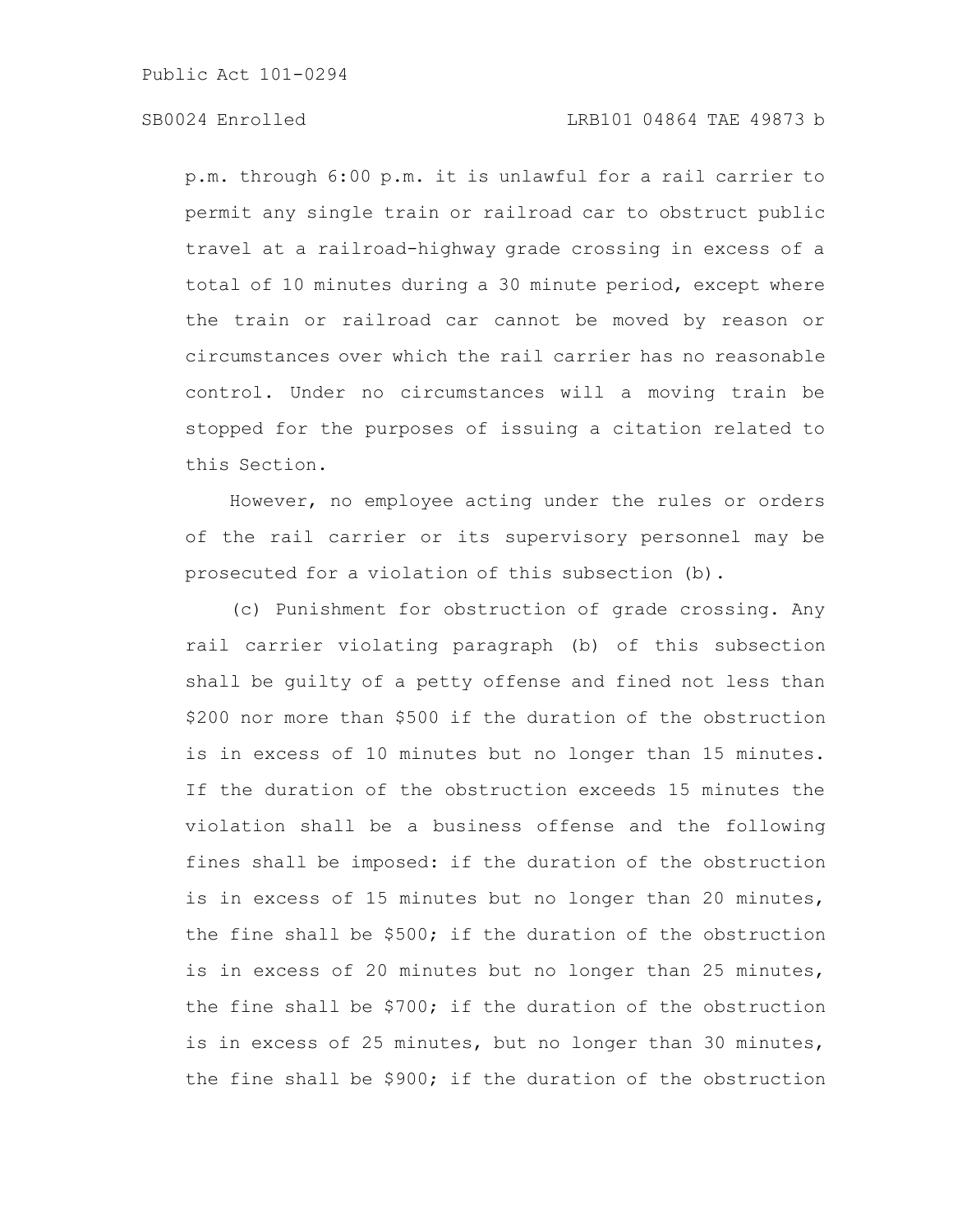Public Act 101-0294

## SB0024 Enrolled LRB101 04864 TAE 49873 b

is in excess of 30 minutes but no longer than 35 minutes, the fine shall be \$1,000; if the duration of the obstruction is in excess of 35 minutes, the fine shall be \$1,000 plus an additional \$500 for each 5 minutes of obstruction in excess of 25 minutes of obstruction.

(2) Other operational requirements.

(a) Bell and whistle-crossings. Every rail carrier shall cause a bell, and a whistle or horn to be placed and kept on each locomotive, and shall cause the same to be rung or sounded by the engineer or fireman, at the distance of at least 1,320 feet, from the place where the railroad crosses or intersects any public highway, and shall be kept ringing or sounding until the highway is reached; provided that at crossings where the Commission shall by order direct, only after a hearing has been held to determine the public is reasonably and sufficiently protected, the rail carrier may be excused from giving warning provided by this paragraph.

(a-5) The requirements of paragraph (a) of this subsection (2) regarding ringing a bell and sounding a whistle or horn do not apply at a railroad crossing that has a permanently installed automated audible warning device authorized by the Commission under Section 18c-7402.1 that sounds automatically when an approaching train is at least 1,320 feet from the crossing and that keeps sounding until the lead locomotive has crossed the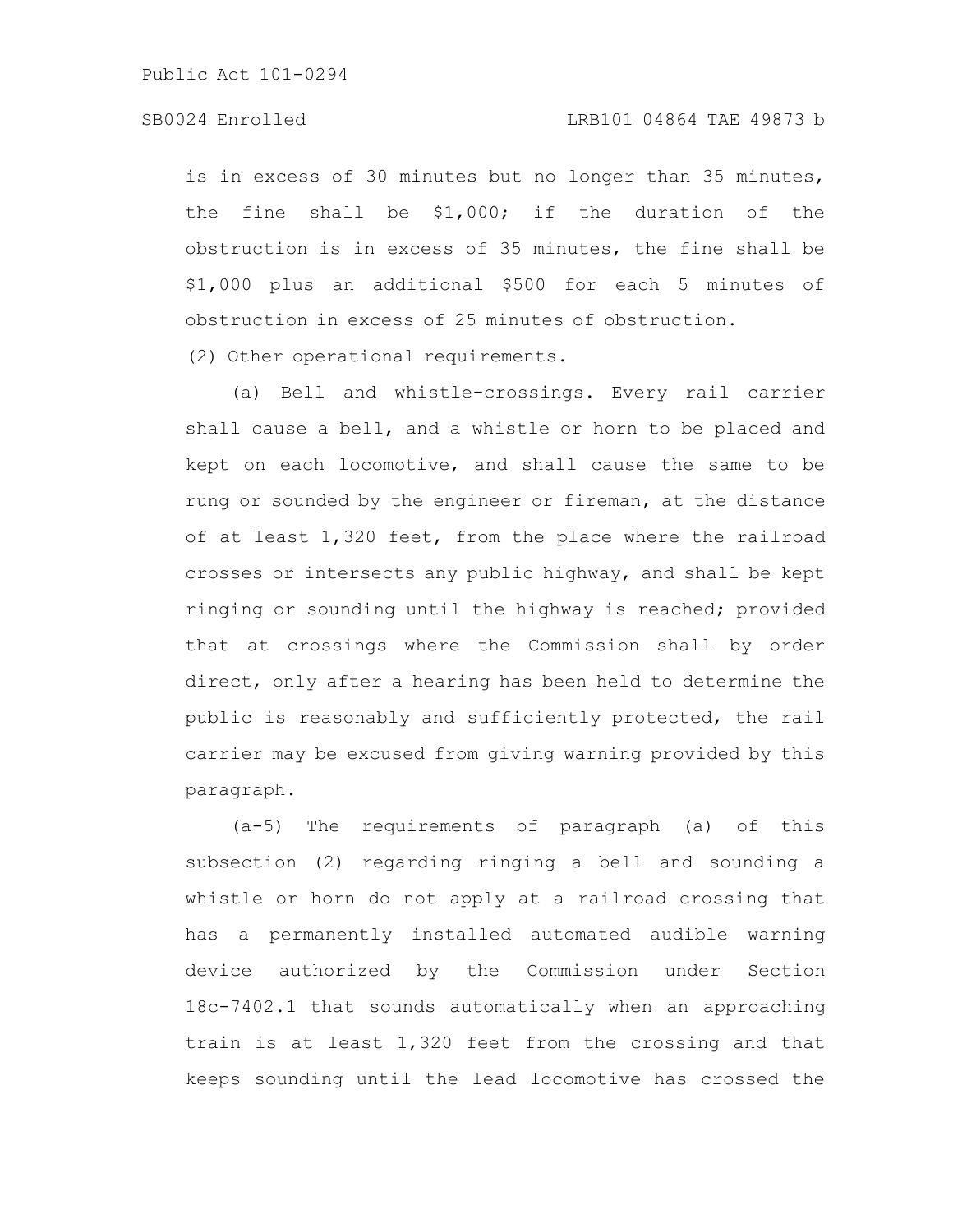highway. The engineer or fireman may ring the bell or sound the whistle or horn at a railroad crossing that has a permanently installed audible warning device.

(b) Speed limits. Each rail carrier shall operate its trains in compliance with speed limits set by the Commission. The Commission may set train speed limits only where such limits are necessitated by extraordinary circumstances affecting the public safety, and shall maintain such train speed limits in effect only for such time as the extraordinary circumstances prevail.

The Commission and the Department of Transportation shall conduct a study of the relation between train speeds and railroad-highway grade crossing safety. The Commission shall report the findings of the study to the General Assembly no later than January 5, 1997.

(c) Special speed limit; pilot project. The Commission and the Board of the Commuter Rail Division of the Regional Transportation Authority shall conduct a pilot project in the Village of Fox River Grove, the site of the fatal school bus accident at a railroad crossing on October 25, 1995, in order to improve railroad crossing safety. For this project, the Commission is directed to set the maximum train speed limit for Regional Transportation Authority trains at 50 miles per hour at intersections on that portion of the intrastate rail line located in the Village of Fox River Grove. If the Regional Transportation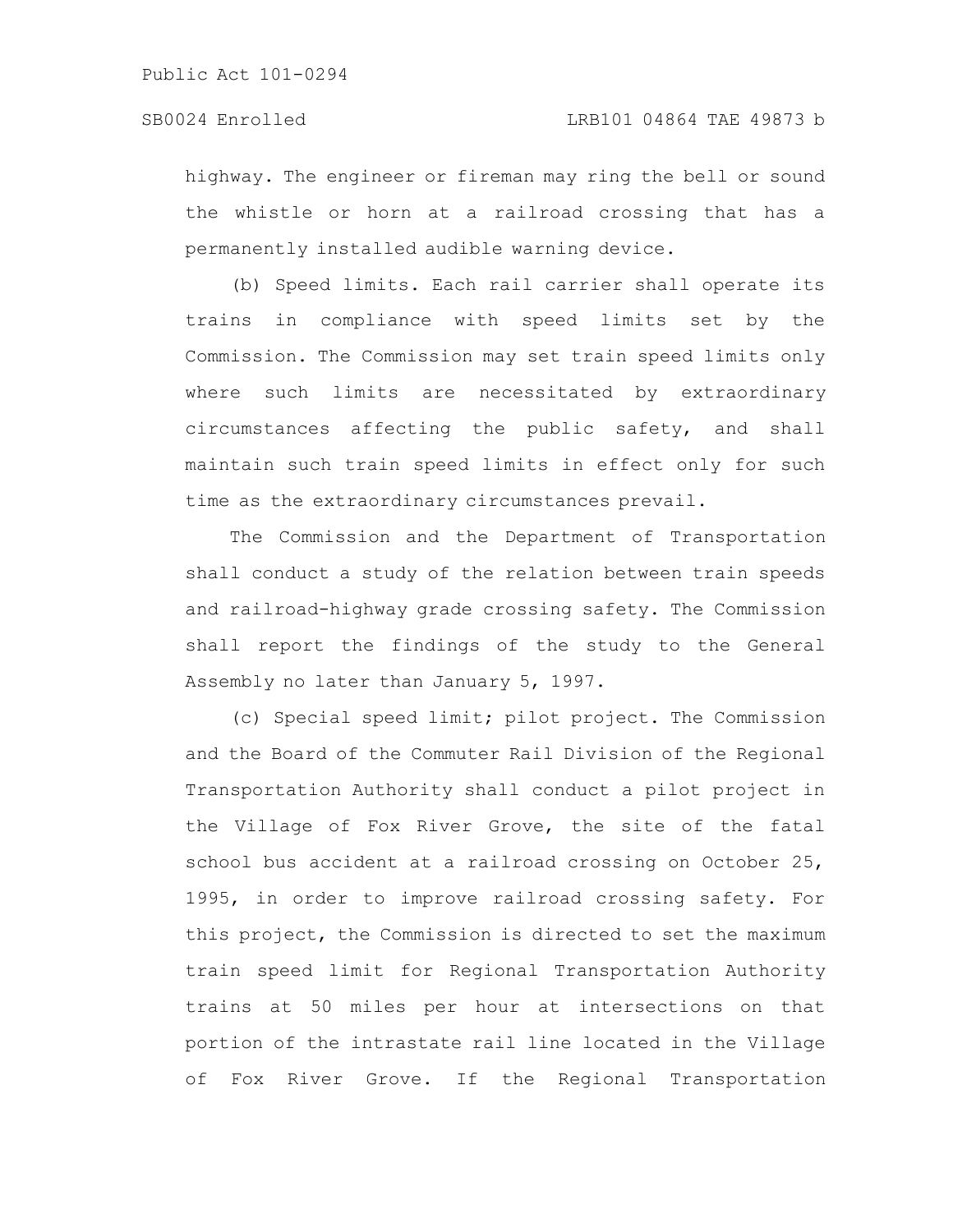Public Act 101-0294

Authority deliberately fails to comply with this maximum speed limit, then any entity, governmental or otherwise, that provides capital or operational funds to the Regional Transportation Authority shall appropriately reduce or eliminate that funding. The Commission shall report to the Governor and the General Assembly on the results of this pilot project in January 1999, January 2000, and January 2001. The Commission shall also submit a final report on the pilot project to the Governor and the General Assembly in January 2001. The provisions of this subsection (c), other than this sentence, are inoperative after February 1, 2001.

(d) Freight train crew size. No rail carrier shall operate or cause to operate a train or light engine used in connection with the movement of freight unless it has an operating crew consisting of at least 2 individuals. The minimum freight train crew size indicated in this subsection (d) shall remain in effect until a federal law or rule encompassing the subject matter has been adopted. The Commission, with respect to freight train crew member size under this subsection (d), has the power to conduct evidentiary hearings, make findings, and issue and enforce orders, including sanctions under Section 18c-1704 of this Chapter. As used in this subsection (d), "train or light engine" does not include trains operated by a hostler service or utility employees.